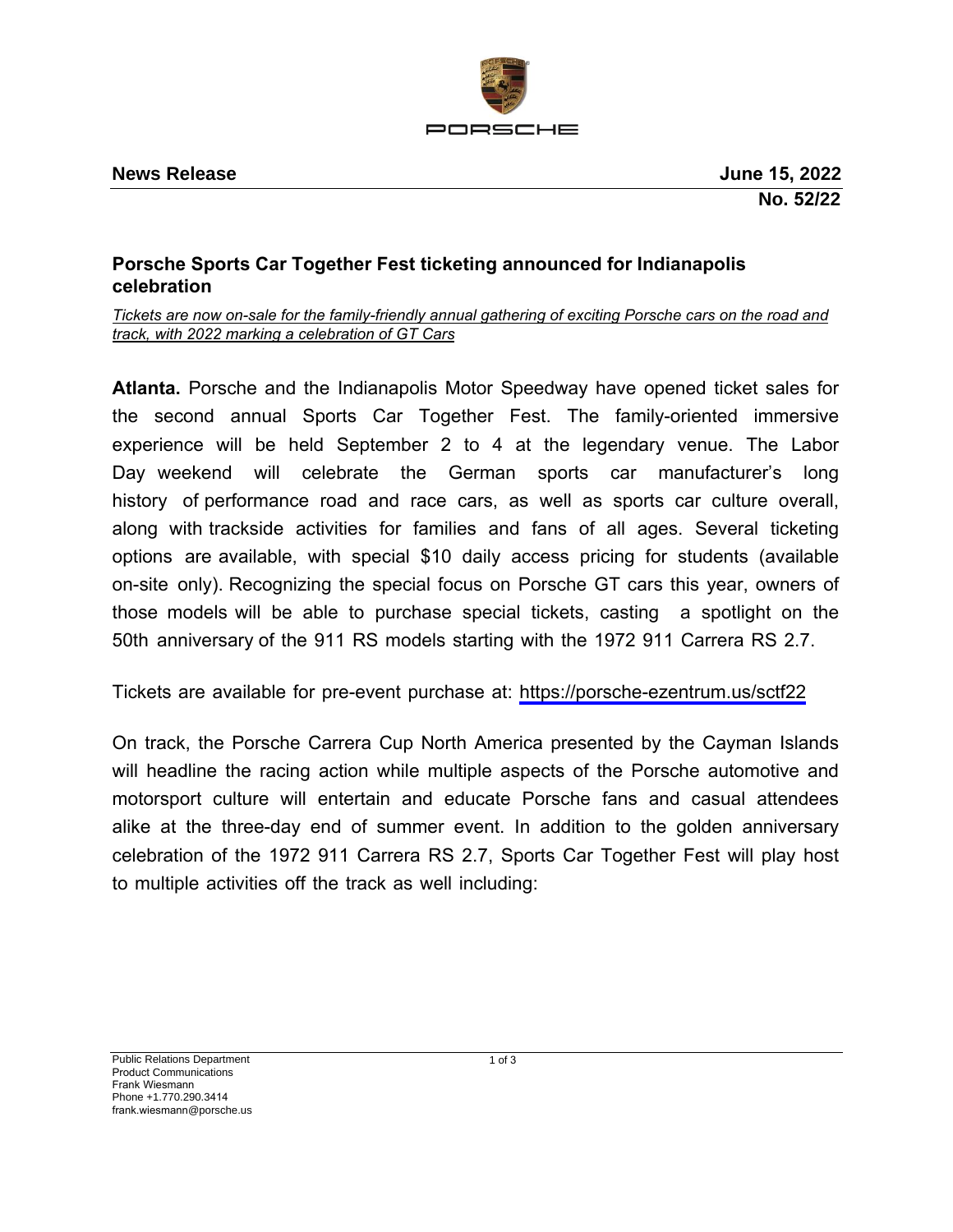

- *A special gathering of Porsche GT cars.* A special exhibition area dedicated to highest performance models developed by Porsche and what is expected to be the world's largest gathering of Porsche GT cars.
- *Porsche Classic Restoration Challenge.* For the second consecutive year, Porsche dealerships are invited to return a beloved Porsche sports car from the 1950s to 2000s back to its original glory.
- *Esports Championship.* While the premiere Porsche one-make series battles wheel-to-wheel outside, the competition heats up in the virtual world inside. Additional details on the Porsche Esports championship are forthcoming and will be released alongside future Porsche Sports Car Together Fest announcements.
- Lifestyle. The Porsche Sports Car Together Fest doesn't only revolve around the car culture, it is a family-focused weekend. Porsche-centric events, programs, activities and displays around the facility include artists creating themed works, health and wellness activities for the entire family to participate in and more. Bringing in aspects of its sports and lifestyle experiences, Sports Car Together Fest is an event the entire family and fans of all ages can enjoy.